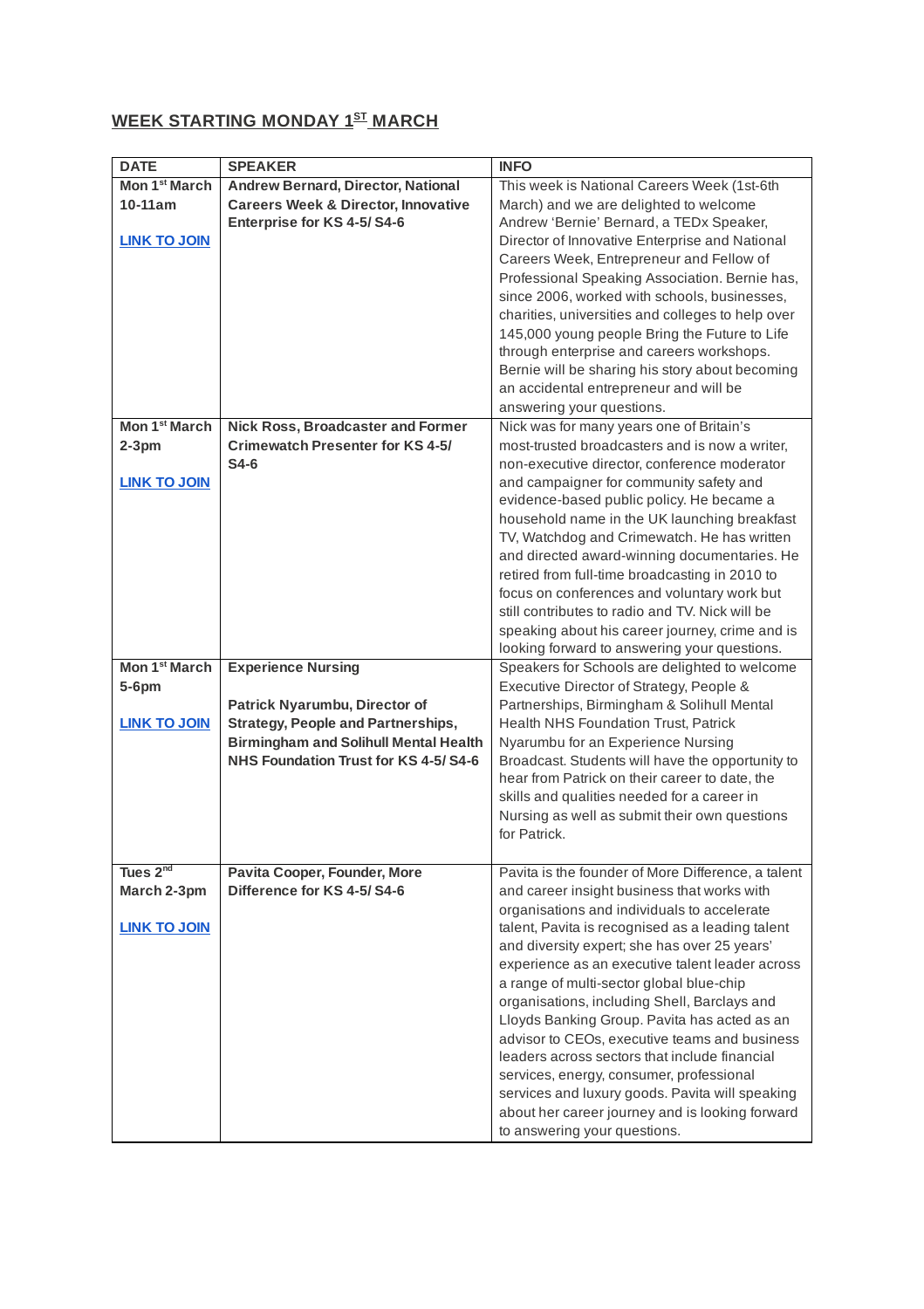| Tues 2 <sup>nd</sup>  | Ella d'Amato, Chief Commercial &          | Join us for a broadcast with Ella d'Amato, Chief   |
|-----------------------|-------------------------------------------|----------------------------------------------------|
| March 5-6pm           | Partner Officer, Not on the High Street   | Commercial & Marketing Officer, Not on the         |
|                       | for KS3-5/S1-6                            | High Street. Ella was previously the CEO of        |
| <b>LINK TO JOIN</b>   |                                           | Drum and is now responsible for making Not on      |
|                       |                                           | the High Street the most attractive place to work, |
|                       |                                           | partner with and buy from. Ella will be talking    |
|                       |                                           | about what makes a great product and will be       |
|                       |                                           | providing advice for those who are interested in   |
|                       |                                           | pursuing a career in marketing.                    |
| Wed 3rd               | Kajal Odedra, UK Director, Change.org     | We are going to be joined by Kajal Odedra, a       |
| <b>March</b>          | KS3-5/S1-6                                | writer and activist, with over 13 years            |
| 10-11am               |                                           | experience in the campaigns sector. As             |
|                       |                                           | Executive Director for Change.org UK, the          |
| <b>LINK TO JOIN</b>   |                                           | largest petition platform, she has grown the       |
|                       |                                           | platform to over 19 million users in the UK. After |
|                       |                                           | identifying a diversity problem in the UK          |
|                       |                                           | campaigns sector she founded the People of         |
|                       |                                           | Colour in Campaigns network. She is on the         |
|                       |                                           | board for Save The Children UK and Ada's List.     |
|                       |                                           | Kajal will be sharing her career journey and       |
|                       |                                           | highlights and is looking forward to answering     |
|                       |                                           | your questions.                                    |
| Wed 3rd               | Jimmy Worrall, Founder and CEO,           | Join us for a live Broadcast with James Worrall,   |
| March 5-6pm           | Leaders in Sport for KS 4-5/S4-6          | Founder and CEO of Leaders in Sport, a             |
|                       |                                           | London based internationally focused               |
| <b>LINK TO JOIN</b>   |                                           | conference, training and intelligence service for  |
|                       |                                           | industry leaders in sport. Prior to starting       |
|                       |                                           | Leaders James held various senior roles in         |
|                       |                                           | sport with ENIC (owners of Vicenza, Basel, AEK     |
|                       |                                           | Athens, Slavia Prague), Bristol City FC and the    |
|                       |                                           | Football Association. James will be sharing his    |
|                       |                                           | experiences with Leaders in Sport and              |
|                       |                                           | discussing the importance of networking and        |
|                       |                                           | building relationships.                            |
| Thurs 4 <sup>th</sup> | Mandisa Greene, President, Royal          | Join us here for a broadcast with Mandisa          |
| March 2-3pm           | <b>College of Veterinary Surgeons for</b> | Greene, President of the Royal College of          |
|                       | KS3/S1-3                                  | Veterinary Surgeons. She started her career        |
| <b>LINK TO JOIN</b>   |                                           | working in a small animal practice in Scotland     |
|                       |                                           | but moved to the West Midlands where she has       |
|                       |                                           | worked both in general and emergency small         |
|                       |                                           | animal practice. Mandisa is passionate about       |
|                       |                                           | increasing diversity in Veterinary Medicine.       |
|                       |                                           | Mandisa has worked for Harper Adams                |
|                       |                                           | University as a lecturer in Veterinary Sciences    |
|                       |                                           | educating both students and qualified veterinary   |
|                       |                                           | nurses. Mandisa will be presenting on her          |
|                       |                                           | journey to becoming President of RCVS and will     |
|                       |                                           | be answering your questions about veterinary       |
|                       |                                           | science and medicine.                              |
| Thurs 4th             | Nalan Dodgson, Director of Talent         | We are looking forward to welcoming Nalan          |
| March 5-6pm           | Acquisition, Burberry for KS 4-5/S4-6     | Dodgson, Director of Talent Acquisition at         |
|                       |                                           | Burberry. Before working at Burberry, Nalan was    |
| <b>LINK TO JOIN</b>   |                                           | the Resourcing Manager at Harrods. Nalan will      |
|                       |                                           | be sharing insights into her career and will be    |
|                       |                                           | providing advice on how to stand out during the    |
|                       |                                           | recruitment process.                               |